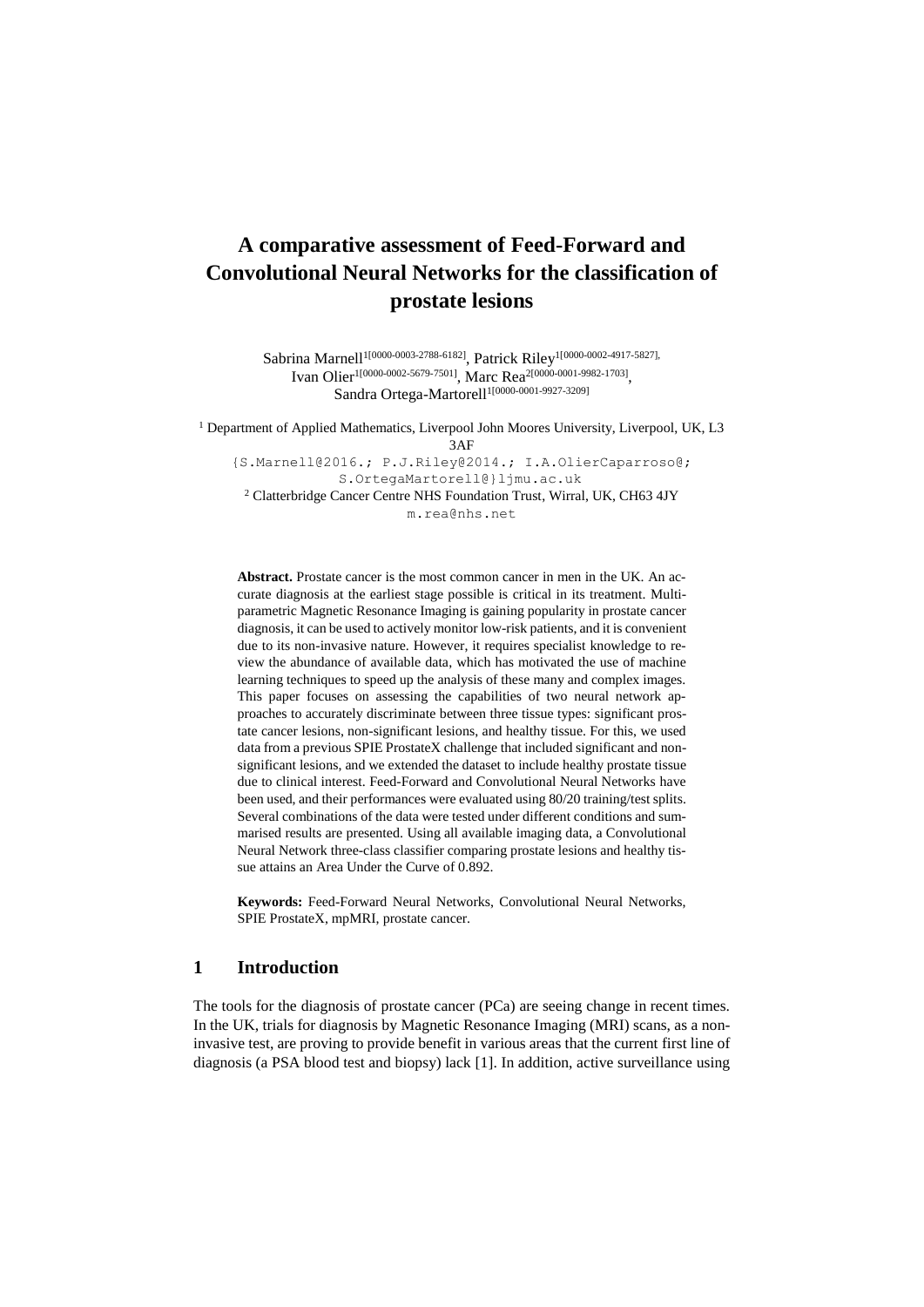multiparametric MRI (mpMRI) has gained popularity as an acceptable management option for low-risk prostate cancer patients, as it can delay or prevent unnecessary interventions - thereby reducing morbidity associated with overtreatment [2]. However, the volumetric analysis of mpMRI scans remains challenging as it requires specialist knowledge and is time consuming. This has motivated the use of machine learning techniques to assist with the analysis of these many and complex images, with the aim of increasing accuracy (especially relevant in places without access to specialist knowledge) and speed up the process (also reducing costs).

This study conducts a comparative analysis with both Feed-Forward Neural Network (FFNN) [3] and Convolutional Neural Network (CNN) [4] architectures as methods for utilising machine learning methodologies for the classification of prostate cancers and healthy tissue on mpMRI scans. It extends on work conducted by the authors previously [5], where the healthy prostate class was added to the SPIE ProstateX challenge dataset [6]. Using advice from collaborating clinicians, the contralateral of the lesion location was taken as healthy prostate tissue, extending from the two classes available in the dataset – clinically significant lesions and non-significant lesions. The latter, "non-significant" prostate lesions do not always require treatment as they hold a lower Gleason score [7].

Previously, various methods were applied to the original SPIE ProstateX challenge problem for classification against the two lesion classes – including transfer learning [8], SVM [9] and convolutional neural networks [10], but not including the healthy class, which is of clinical interest. Only the authors' previous work included the healthy class, in which SVM was used for binary classification and a voting ensemble system was implemented for the diagnosis of individual cases [5]. Hence, the natural next step was to test more sophisticated approaches, which led us to the use of neural networks, and perform a comparative assessment of both FFNNs and CNNs to model classification of prostate lesions against healthy tissue using SPIE ProstateX mpMRI data.

The structure of the rest of the paper is as follows: the Data section details a description of the SPIE ProstateX dataset used in the study, with the Classification Methods section describing the setup of the FFNN and CNN applications. The Results and Discussion section provides insights into the comparative assessment of the two machine learning algorithms to model the diagnosis of prostate cancer through mpMRI.

## **2 Data**

The SPIE ProstateX challenge training data was attained for this study and was extended for clinical use. The data was distributed in DICOM format. Table 1 provides class label information for the dataset used for this study, with a more extensive description available in [5]. The Gleason score (GS) determines the aggressiveness of PCa. At least one lesion was found in every patient. The lesion significance level was stored in the metadata for the respective DICOM files; however, the Gleason Score was not provided.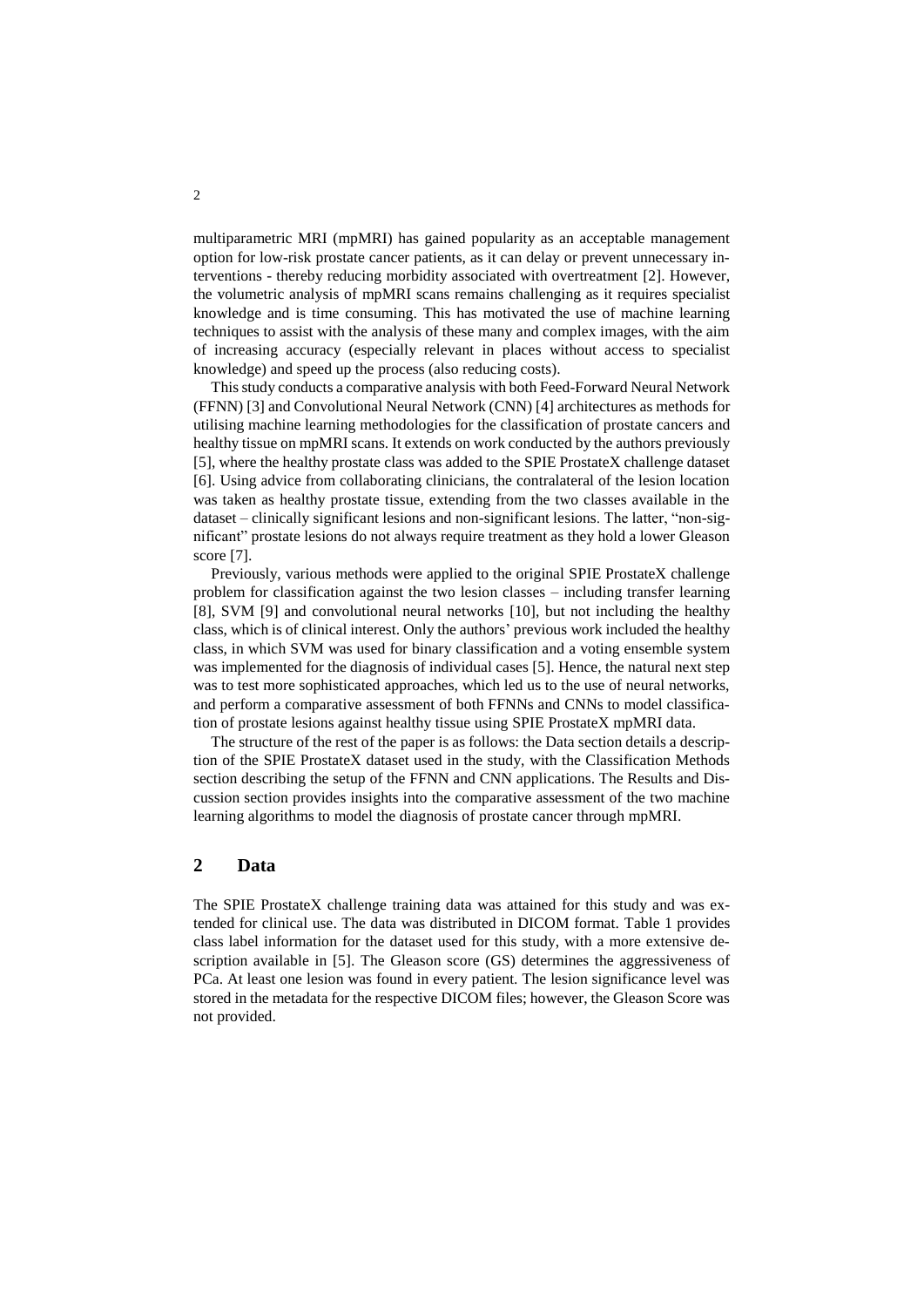Various parameters of MRI were provided; Apparent Diffusion Coefficient (ADC), Ktrans and T2-weighted imaging are used in this paper due to their link in detecting clinical significance [11]. ADC is a measure of the magnitude of diffusion (of water molecules) within tissue and is calculated from diffusion weighted imaging.  $K<sup>trans</sup>$ , a type of perfusion imaging, represents a measure of capillary permeability, calculated from dynamic contrast-enhanced imaging. T2-weighted imaging is a form of spin-echo pulse sequencing, showing fatty tissue and fluid brightly.

The contralateral was taken from 54 patients as described in [5]. This dataset was the training dataset of the challenge, however in this paper it has been used as the sole dataset – used for training and testing; at the time of writing, the challenge dataset test labels have not been released. Different planes were used whilst scanning the patients to create a 3D view around the region of interest (ROI): coronal, sagittal and transverse.

| Class                  | Available<br>Gleason |             | Under-sampled | Over-sampled |
|------------------------|----------------------|-------------|---------------|--------------|
|                        | Score                | $(N = 384)$ | data          | data         |
| Clinically Significant | >7                   | 76          | 76            | 228          |
| Non-Significant        | ≤6                   | 251         | 75            | 251          |
| Healthy tissue         | N/A                  | 54          | 54            | 216          |

<span id="page-2-0"></span>**Table 1** – Class label information on the extended SPIE ProstateX dataset used in this study.

Both under-sampling and over-sampling techniques have been applied to the dataset and compared. Under-sampling is the practice of randomly deleting observations from the larger class, ensuring a good comparative ratio. Synthetic Minority Oversampling Technique (SMOTE) has been utilised for over-sampling, which synthetically manufactures observations of the unbalanced class which share a likeness with the said class; using the k-Nearest Neighbours technique. These methods were tested on the data as provided. [Table 1](#page-2-0) shows the class sizes for each sampling method, as well as the original class sizes.

### **3 Classification methods**

For creating the FFNN and CNN classifiers, we followed the steps detailed below:

- a) Pre-processing, region of interest extraction, vectorisation and standardisation: Various rules were required for pre-processing this large data set; an extensive description, including a description of the contralateral for healthy prostate tissue, is available in [5]. For this study, the FFNNs utilised a 5\*5mm centred patch extracted at 1 px/mm around the ROI, while and the CNNs utilised 25\*25mm centred patch extracted at 1 px/mm around the ROI, with the input in image format i.e. [25 25 1]. All data was standardised by subtracting the mean and dividing by the standard deviation, ensuring that each dimension was approximately normal.
- b) Lesion classification using FFNNs: The data for FFNNs were inputted as flattened vectors. Both binary and three-class classifiers were tackled in this study.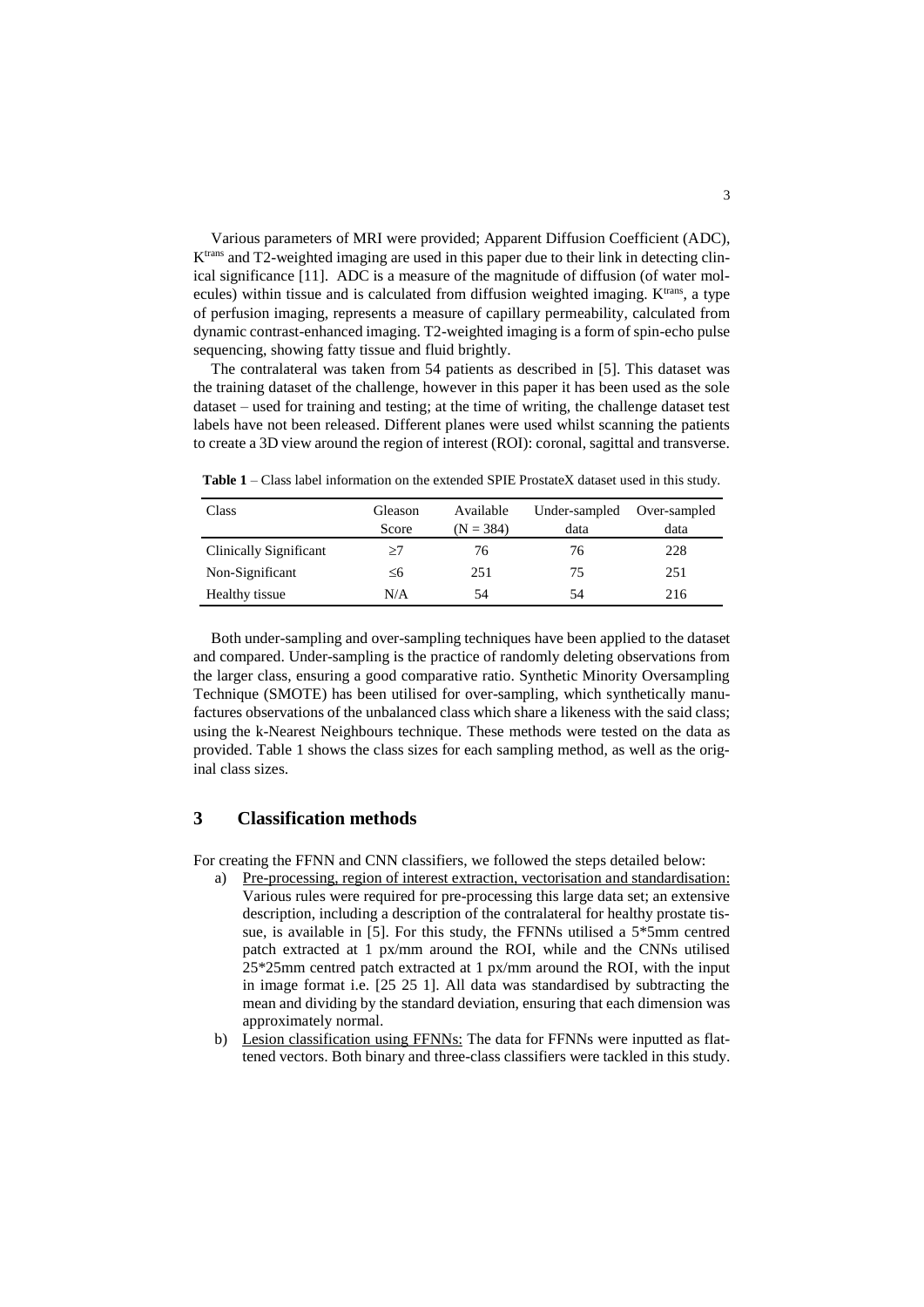The network architecture for this model FFNN consisted of input layers, hidden layers and output layers, utilising both dense and dropout layers. The dropout layer is used for regularisation. *ReLU* and *Softmax* activation functions were utilised, the loss function was *sparse categorical cross-entropy* and the *Adam* optimiser was utilised.

- c) Lesion classification using CNNs: CNNs were used for both binary and threeclass classification. The CNN architecture in this work used an array of different layers – two-dimensional convolutional layers, pooling layers, dropout layers and a dense layer. The CNN employed *ReLU* and *Softmax* activation functions, *categorical cross-entropy* loss function and a *stochastic gradient descent* optimizer.
- d) Hyperparameter selection and finetuning: Hyperparameter selection has been utilised upon a large selection of combinations of parameters for model training.
- e) [Table](#page-3-0) **2** lists the values for hyperparameter selection.
- <span id="page-3-0"></span>f) Validation: For all models, an 80/20 out-of-bag sampling method for training/test has been utilised.

|             | Hyper-parameter                   | <b>Tested values</b>       | Hyper-parameter                     | <b>Tested values</b> |
|-------------|-----------------------------------|----------------------------|-------------------------------------|----------------------|
| <b>FFNN</b> | Dense units 1 <sup>st</sup> layer | 25, 50, 100, 150, 200, 250 | Dropout units 4 <sup>th</sup> layer | 0.05, 0.1            |
|             | Dropout rate $2nd$ layer          | 0.05, 0.1, 0.2             | Epochs                              | 25, 50, 100          |
|             | Dense units 3 <sup>rd</sup> layer | 50, 100, 150               | Batch size                          | 32, 64               |
| Š           | Filters 1 <sup>st</sup> layer     | 16, 32, 64                 | Filters 5th layer                   | 32, 64               |
|             | Kernel size 1 <sup>st</sup> layer | 2.3                        | Kernel size 5th layer               | 2.3                  |
|             | Filters $2nd$ layer               | 16, 32, 64                 | Dropout rate 6th layer              | 0.05, 0.1, 0.2, 0.3  |
|             | Kernel size $2nd$ layer           | 2, 3                       | Dense units 7th layer               | 50, 100, 200         |
|             | Dropout rate $3rd$ layer          | 0.1, 0.2                   | Dropout rate 8th layer              | 0.1, 0.2, 0.3        |
|             | Filters 4 <sup>th</sup> layer     | 32, 64                     | Epochs                              | 15, 25, 50           |
|             | Kernel size 4th layer             | 2, 3                       | Batch size                          | 32.64                |

**Table 2** – Hyper-parameter tuning values performed (six for FFNN and twelve for CNN).

The total number of models developed with the FFNN architecture was 864, and the total of models with CNN was 994. This allowed us to identify the best set of hyperparameter values for each architecture and the data at hand. Classification was conducted against the clinical significance label denoted to the prostate lesion, or healthy tissue. Binary classifiers have been tested as well as the three-class classification problem, with the Area Under the Curve (AUC) reported for each test. A McNemar test was used to determine whether the results between the two architectures were statistically significant.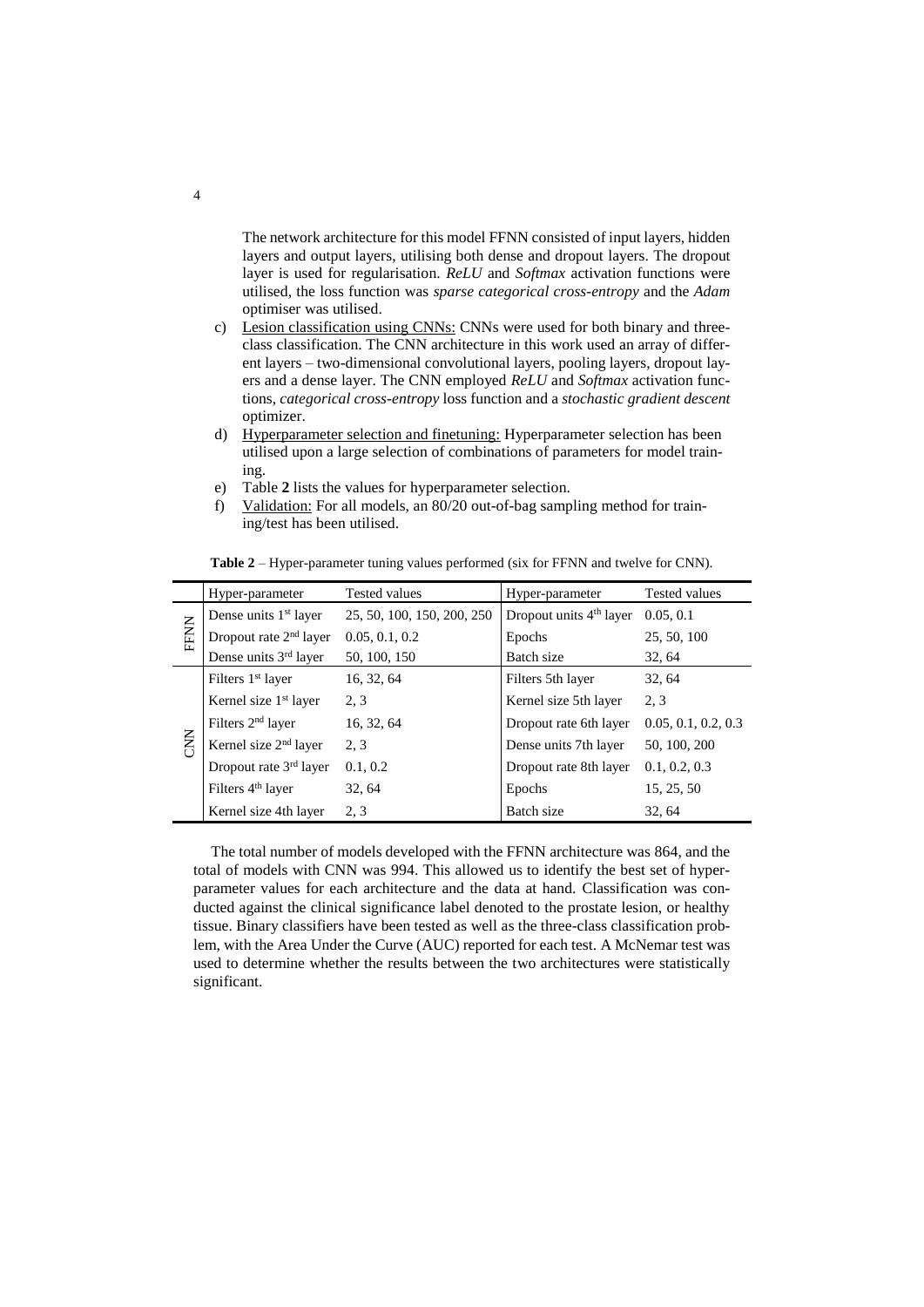## **4 Results and Discussion**

Various comparative experiments of FFNNs and CNNs were performed. Tests for the binary classifiers are averaged over single modality tests – for example, for the Significant vs. Non-Significant classifier, the classification was conducted for T2 weighted only, for ADC only and for K<sup>trans</sup> only, and averaged. Results are summarised in [Table 3.](#page-4-0)

<span id="page-4-0"></span>**Table 3** - Summarised results for the comparative assessment of the FFNN and CNN application to the extended SPIE ProstateX dataset. The binary classifiers were performed on each of the mpMRI scan parameters alone and are then averaged for each separate classifier. S: Significant; N: Non-Significant; H: Healthy.

|                                            | Under-sampled data |                                                                         | Over-sampled data |            |
|--------------------------------------------|--------------------|-------------------------------------------------------------------------|-------------------|------------|
|                                            | <b>FFNN</b>        | <b>CNN</b>                                                              | <b>FFNN</b>       | <b>CNN</b> |
| Single mpMRI, binary:<br>S vs. N           |                    | $0.703 \pm 0.025$ $0.619 \pm 0.059$ $0.831 \pm 0.023$ $0.837 \pm 0.047$ |                   |            |
| Single mpMRI, binary:<br>$S$ vs. $H$       |                    | $0.871 \pm 0.033$ $0.583 \pm 0.074$ $0.954 \pm 0.011$ $0.905 \pm 0.054$ |                   |            |
| Single mpMRI, binary:<br>$N$ vs. $H$       |                    | $0.645 \pm 0.091$ $0.720 \pm 0.048$ $0.873 \pm 0.020$ $0.960 \pm 0.031$ |                   |            |
| All mpMRI, three-classes:<br>S vs. N vs. H | 0.628              | 0.648                                                                   | 0.824             | 0.892      |

The first thing to notice from the results is that always the over-sampling strategy outperformed the under-sampling, regardless of the neural network architecture used. This is not surprising as during the under-sampling process we are bound to lose what can turn out to be valuable information from the cases left out, whilst the over-sampling process would benefit from keeping those cases in the dataset. This is even more the case since the size of the dataset is not very large; hence, the reduction of a number of observations may limit the generalisation capabilities of the models since the data used would not be properly representing the population.

Focusing the attention from this point onwards on the results obtained with the oversampled data for the binary classifiers, using a single mpMRI, we can see that both neural network architectures have produced more competitive results than the previous ones in [5] using SVM, where the AUC for Significant vs. Non-significant was 0.72 (in this study, FFNN: 0.83, CNN: 0.84), Significant vs. Healthy was 0.87 (in this study, FFNN: 0.95, CNN: 0.91), and Non-significant vs. Healthy was 0.71 (in this study, FFNN: 0.87, CNN: 0.96). We compared the obtained results with the ones in [5] since the dataset used is the same. One of the reasons the results are so much improved in the current study can be explained by the use of the SMOTE over-sampling (which was not the case in the previous study), leading to a better informed dataset of which both neural network methods made the most of.

Previous works that looked at the discrimination of the Clinically Significant lesions from the Non-significant ones, reported AUCs of 0.83 in [8], 0.811 in [9] and 0.84 in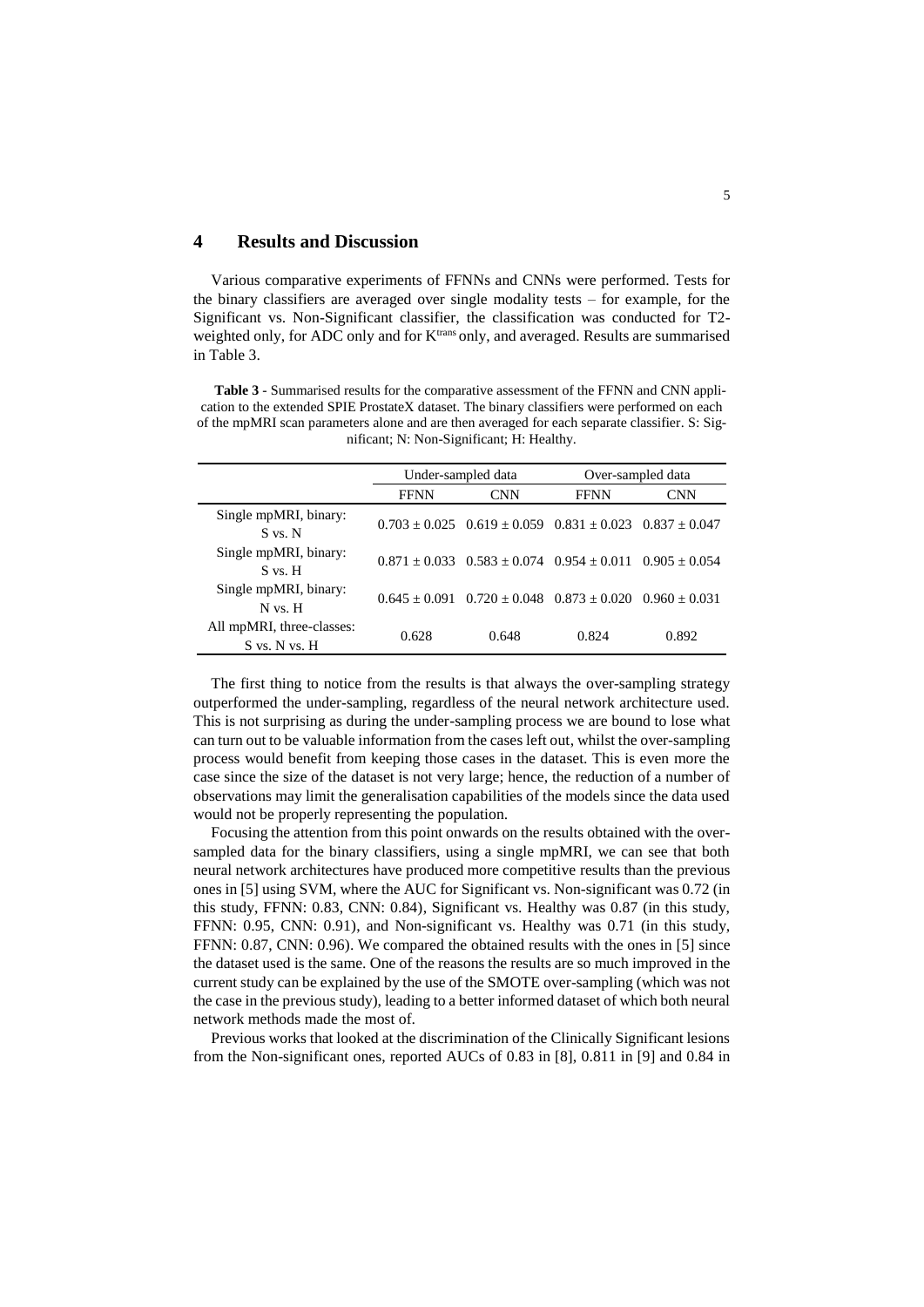[10]. This compares with AUCs of approximately 0.83 (when using FFNN) and 0.84 (when using CNN) in our results for the same discrimination problem, hence we can conclude from here that we have matched the results from these previous study, whilst adding extra value from the inclusion of the Healthy class. In the case of the comparison of the other two binary classifiers (i.e. Significant vs. Healthy and Non-Significant vs. Healthy) with the rest of the literature was not possible since the Healthy class was introduced to this dataset following the request of clinical collaborators.

After being reassured that the results for the Significant vs. Non-Significant problem are in line with the literature, we can focus the attention on the comparison between FFNN and CNN. Starting with the binary classifiers: In the case of the Significant vs. Non-Significant classifier, the McNemar test resulted in a p-value  $> 0.05$  (any p-value  $> 0.05$  is deemed as not statistically significant), hence we conclude that both FFNN and CNN models are equivalent. In the case of the other two binary classifiers, FFNN was better for the Significant vs. Healthy classifier, whilst CNN was better for the Nonsignificant vs. Healthy. Hence, in the case of these binary classification problems, we can only advice that both architectures should be considered, as each of them will have something to offer. However, if only one architecture was going to be used, and more weight was given to the accurate identification of the clinically significant class using binary classifiers, we would recommend the use of FFNN, since it produced a better outcome in the separation of this class from healthy tissue.

When looking at the three-class classifier that utilises all three mpMRI data available to the study, the CNN performed the best, with an AUC of 0.89. A McNemar test showed that between the FFNN and the CNN over all three classes, the differences in predictions observed are statistically significant (p-value  $< 0.05$ ). This corroborates with [11], which denotes there is a relationship in clinical significance between the utilised MRI scan parameters in this study  $-$  T2-weighted, ADC and K<sup>trans</sup>. Therefore, we would recommend the use of CNN in the scenario where a three-class classifier is implemented using these MR images for the simultaneous separation of the Significant, Non-significant, and Healthy classes.

## **5 Conclusions and further work**

This study looked at a comparative assessment of FFNNs and CNNs, both in the context of binary and a three-class classifier for the separation of prostate lesions against healthy tissue. The inclusion of the healthy class to a publicly available dataset was motivated by the interest of clinical collaborators. The use of both FFNN and CNN architectures proved successful for both binary and three-class classifiers, leading to clinical impact.

Future work will look at interpreting the CNN features through sensitivity analysis. As opposed to FFNNs, CNN features are by nature sparse. This would provide insights into tissue relevance discrimination.

**Acknowledgements.** This work has been funded by the LJMU Scholarship Fund.